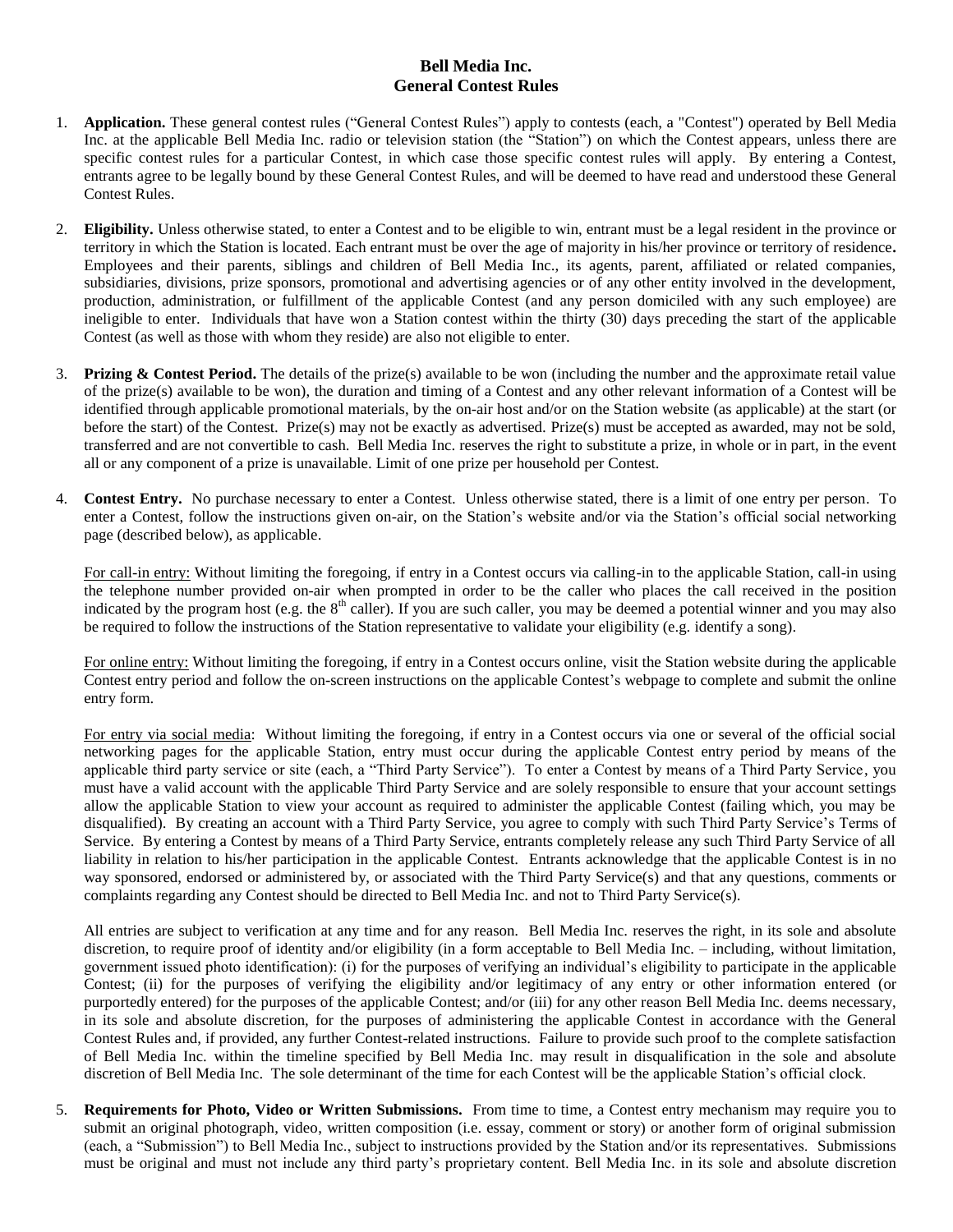may: (i) disqualify any entrant who uses third party proprietary content, at any time; (ii) edit any Submission to blur out any trademarks or to remove any copyrighted content, including but not limited to, music or video clips, as applicable; and/or (iii) disqualify any Submission that involves anything illegal, potentially or actually dangerous or harmful or containing any element of physical risk. Submissions must not contain any reference to, or likeness of, any identifiable third parties, unless consent has been obtained from all such individuals and their parent/legal guardian if they are under the age of majority in their jurisdiction of residence. Submissions must not include any illegal, defamatory or in any way obscene content. Submissions cannot be a parody or derogatory. Submissions remain the property of the entrant, however by entering a Contest, each entrant: (i) represents and warrants that his/her Submission is her or her original work and does not infringe on any third party rights, including, without limitation, copyright, trade-mark or any other intellectual property rights; (ii) represents and warrants that he/she has all necessary rights from any third party that appears, or is mentioned, in the Submission, including those from the parent or legal guardian if third party is under the age of majority; (iii) grants Bell Media Inc. an unlimited, royalty free, irrevocable, right and license to reproduce, post and/or broadcast the Submission in any form of media now known or hereinafter developed; (iv) waives all moral rights in the Submission in favour of Bell Media Inc.; (v) agrees to release, indemnify, discharge and hold harmless Bell Media Inc. from any claim or liability arising from or related to the Submission; and (vi) consents to the publication and/or use, in any medium of the Submission for the purpose of administering the applicable Contest and publicity purposes carried out by Bell Media Inc. and/or its advertising and promotional agencies without payment or compensation of any kind. Submissions may be showcased by Bell Media Inc. at its sole and absolute discretion on a public viewing gallery. Bell Media Inc. assumes no responsibility for any claims against infringement of the right of privacy with respect to any Submission.

- 6. **Prize Draw.** For Contests where the winner is selected from entries received, a random draw for the prize(s) will take place by a Station representative from all eligible entries received during the applicable Contest period. The potential prize winner will be contacted using the information provided at the time of entry. In the event a potential prize winner cannot be contacted within two (2) business days after the draw, as determined by Bell Media Inc. at its sole discretion, or if these General Contest Rules are not adhered to by a potential prize winner, such potential prize winner will be disqualified and will forfeit all rights to the applicable prize.
- 7. **Awarding of Prize(s).** Proof of identification must be provided upon request. In order to be declared a prize winner, each potential winner must first: (i) correctly answer, unaided, a time limited mathematical skill testing question administered by Bell Media Inc.; (ii) be verified as complying with these General Contest Rules (as determined by Bell Media Inc. in its sole and absolute discretion); and (iii) sign and return within the time stipulated by Bell Media Inc., a full release and indemnity form ("Release Form") stating that, among other things, he/she agrees to be available and to participate in publicity and/or promotions related to the Contest and/or Bell Media Inc., authorizes Bell Media Inc. (including, without limitation, the applicable Station) to broadcast, publish, disseminate and otherwise use his/her name, city/town/village and province/territory of residence, photograph, likeness, sobriquet and voice, in connection with any promotion and/or publicity, and/or for general news, entertainment and/or information purposes at no additional compensation, beyond the awarding of or participation in the applicable prize, accepts the applicable prize as offered and releases Bell Media from any and all liability of any kind relating to the Contest and his/her receipt and use or misuse of the applicable prize.
- 8. **Odds of Winning.** For call-in Contests, the odds of winning will depend on the number of eligible calls received. For Contests with online entries (including Contest where entry occurs via social media), the odds of winning will depend on the number of eligible entries received during the Contest period.
- 9. All decisions of the Station or Bell Media Inc. with respect to any aspect of a Contest are final and binding on all entrants without right of appeal. Contests are subject to all applicable federal, provincial and municipal laws and regulations. ANY ENTRANT DEEMED BY BELL MEDIA INC. TO BE IN VIOLATION OF THESE GENERAL CONTEST RULES FOR ANY REASON IS SUBJECT TO DISQUALIFICATION IN THE SOLE AND ABSOLUTE DISCRETION OF BELL MEDIA INC. AT ANY TIME.
- 10. By entering a Contest, each entrant fully releases Bell Media Inc., its parent companies, subsidiaries, affiliates, prize suppliers, advertising/promotion agencies and any other entity involved in the development, production, administration, or fulfillment of the applicable Contest from all liability of any kind relating to the Contest or his/her participation therein, including, without limitation, any liability related to: (i) any failure of the a website; (ii) any technical malfunction or other problems of any nature whatsoever, including, without limitation, those relating to the telephone network or lines, computer on-line systems, servers, access providers, computer equipment or software; (iii) the failure of any entry or other information to be received, captured or recorded for any reason whatsoever, including, but not limited to, technical problems or traffic congestion on the internet or at any website; (iv) any injury or damage to an entrant's or any other person's computer or other device related to or resulting from participating in a Contest; and/or (v) any combination of the above.
- 11. Bell Media Inc. reserves the right to cancel, modify or suspend a Contest or to amend these General Contest Rules at any time and in any way, without prior notice, for any reason whatsoever. Without limiting the foregoing, if for any reason, in the opinion of Bell Media Inc. in its sole and absolute discretion, a Contest is not capable of running as originally planned, for example as a result of tampering, unauthorized intervention, fraud, technical failures, mechanical manipulation or any other causes beyond its